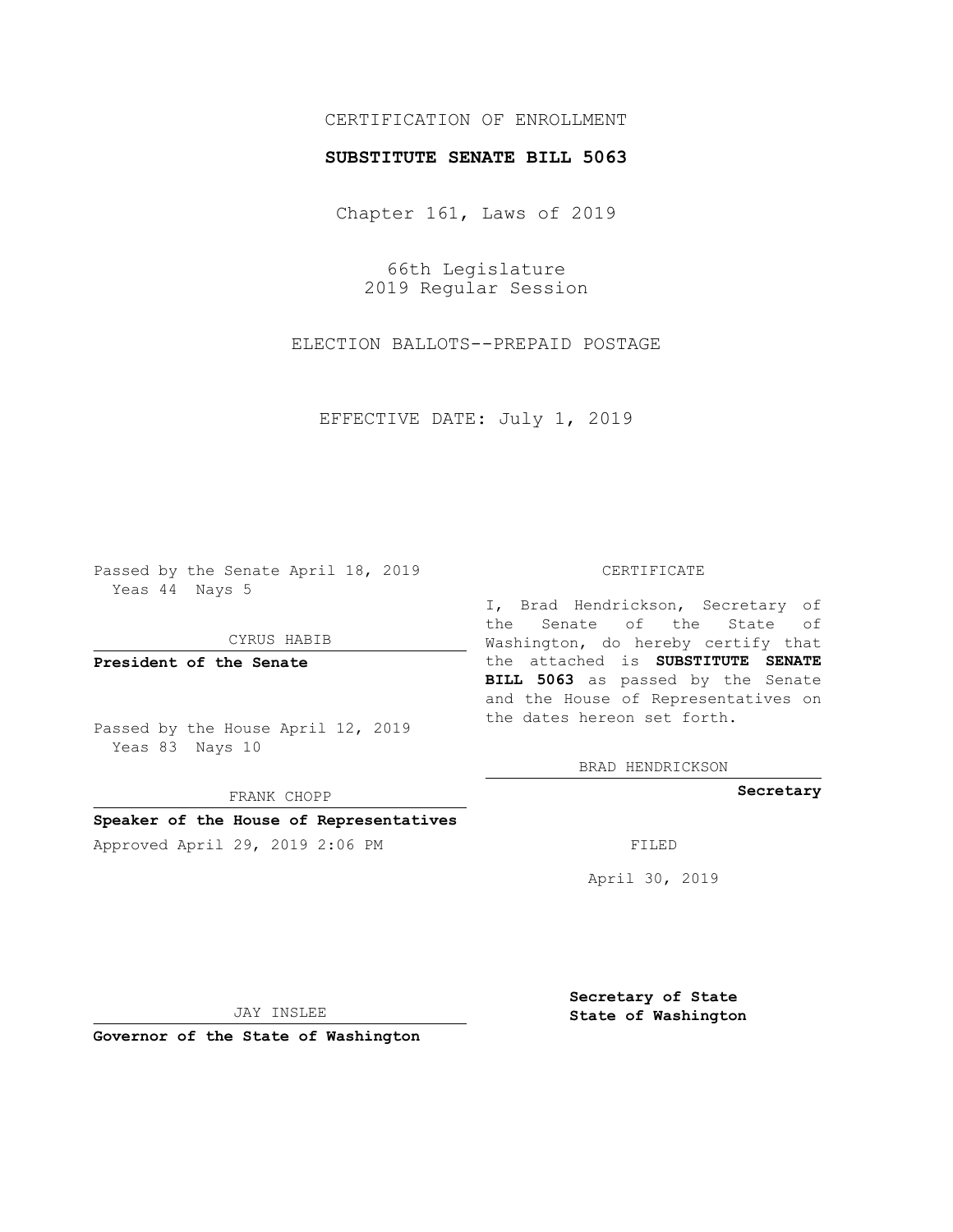### **SUBSTITUTE SENATE BILL 5063**

AS AMENDED BY THE HOUSE

Passed Legislature - 2019 Regular Session

# **State of Washington 66th Legislature 2019 Regular Session**

**By** Senate Ways & Means (originally sponsored by Senators Nguyen, Hasegawa, Billig, Carlyle, Cleveland, Conway, Darneille, Frockt, Palumbo, Hunt, Wilson, C., Pedersen, Keiser, Kuderer, Saldaña, Mullet, and Takko; by request of Governor Inslee)

READ FIRST TIME 03/01/19.

 AN ACT Relating to prepaid postage for all election ballots; amending RCW 29A.04.420 and 29A.40.091; creating a new section; providing an effective date; and declaring an emergency.

BE IT ENACTED BY THE LEGISLATURE OF THE STATE OF WASHINGTON:

 NEW SECTION. **Sec. 1.** The legislature finds that voting by mail has many advantages. However, the legislature also finds that while the cost of ballot return postage may only be a small amount, passing the burden along to Washington's citizens, many of whom no longer need stamps in their everyday lives, is an unnecessary barrier to fully participate in the democratic process. The legislature further finds that in order to continue to increase participation in our democracy, we must lower all barriers to participation in the democratic process. The legislature finds that voting should be free for all citizens.

 **Sec. 2.** RCW 29A.04.420 and 2013 c 11 s 11 are each amended to 16 read as follows:

 (1) Whenever state officers or measures are voted upon at a state primary or general election held in an odd-numbered year under RCW 29A.04.321, the state of Washington shall assume a prorated share of the costs of that state primary or general election.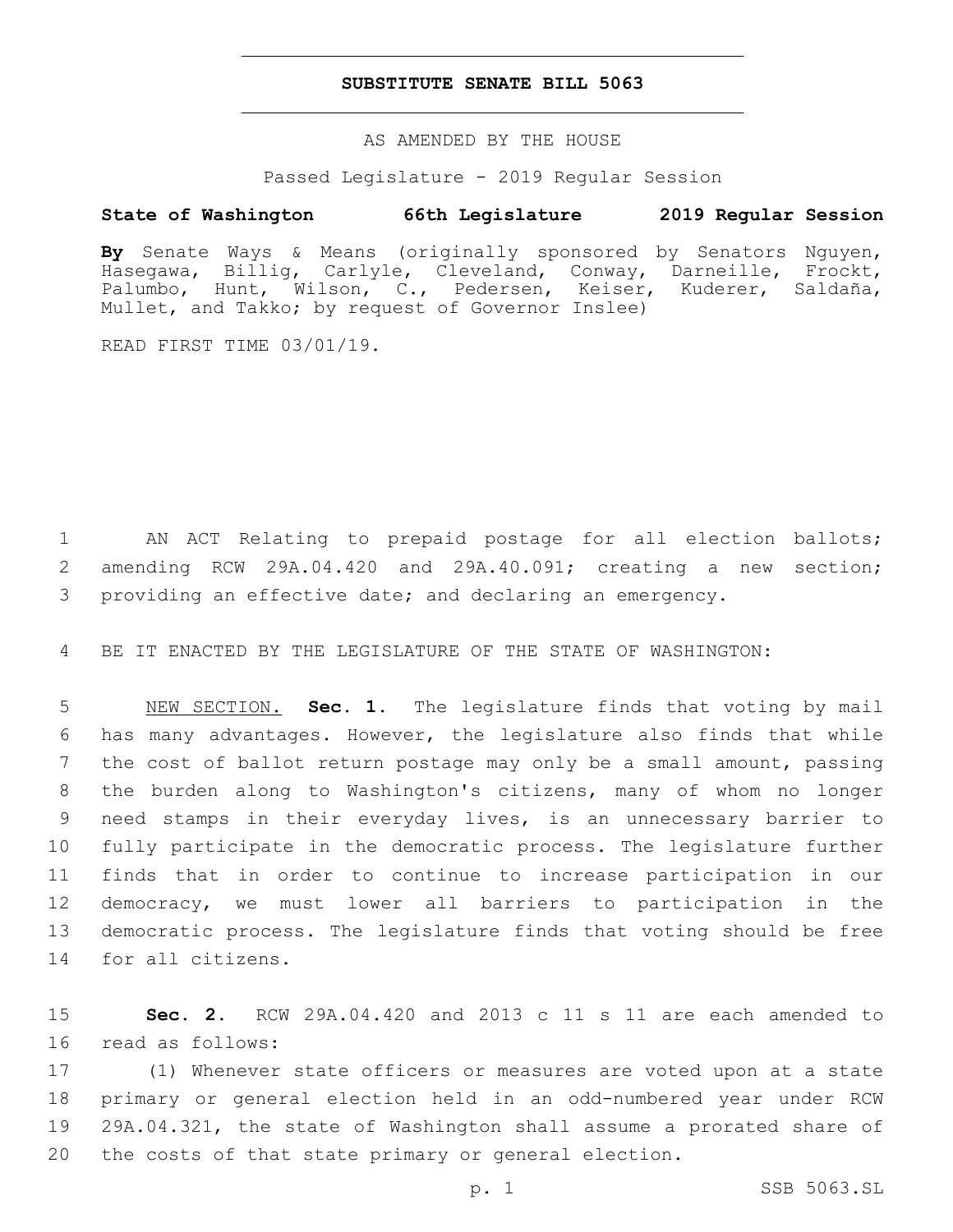(2) The state shall reimburse counties for the cost of return postage, required to be included on return envelopes pursuant to RCW 29A.40.091, for all elections.

 (3) Whenever a primary or vacancy election is held to fill a vacancy in the position of United States senator or United States representative under chapter 29A.28 RCW, the state of Washington shall assume a prorated share of the costs of that primary or vacancy 8 election.

9  $((+3))$   $(4)$  The county auditor shall apportion the state's share of these expenses when prorating election costs under RCW 29A.04.410 and shall file such expense claims with the secretary of state.

 $((+4))$   $(5)$  The secretary of state shall include in his or her biennial budget requests sufficient funds to carry out this section. Reimbursements for election costs shall be from appropriations 15 specifically provided by law for that purpose.

 **Sec. 3.** RCW 29A.40.091 and 2016 c 83 s 3 are each amended to 17 read as follows:

 (1) The county auditor shall send each voter a ballot, a security envelope in which to conceal the ballot after voting, a larger envelope in which to return the security envelope, a declaration that the voter must sign, and instructions on how to obtain information about the election, how to mark the ballot, and how to return the 23 ballot to the county auditor.

 (2) The voter must swear under penalty of perjury that he or she meets the qualifications to vote, and has not voted in any other jurisdiction at this election. The declaration must clearly inform the voter that it is illegal to vote if he or she is not a United States citizen; it is illegal to vote if he or she has been convicted 29 of a felony and has not had his or her voting rights restored; and it is illegal to cast a ballot or sign a ballot declaration on behalf of another voter. The ballot materials must provide space for the voter to sign the declaration, indicate the date on which the ballot was 33 voted, and include a telephone number.

 (3) For overseas and service voters, the signed declaration constitutes the equivalent of a voter registration. Return envelopes for overseas and service voters must enable the ballot to be returned postage free if mailed through the United States postal service, United States armed forces postal service, or the postal service of a United States foreign embassy under 39 U.S.C. 3406.